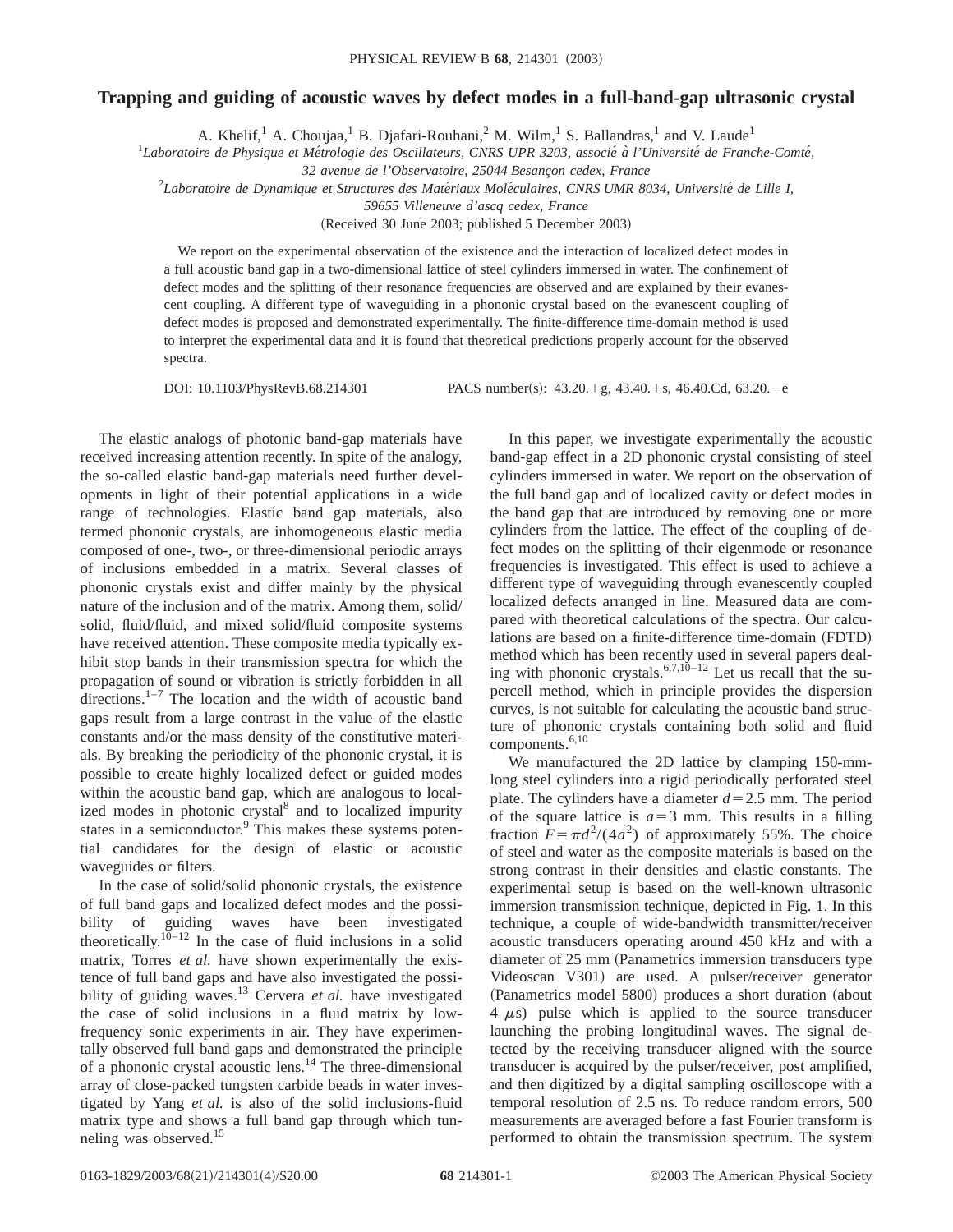

FIG. 1. Experimental setup used to measure the transmission spectra of phononic crystals using acoustic transducers immersed in water.

is first calibrated with no sample present; a reference signal is digitized and its spectrum is used to normalize the subsequent transmission spectra.

The effect of the direction of propagation on the band gaps was first evaluated by performing two transmission measurements through the perfect phononic crystal arranged such that the lattice thickness is either parallel to the  $\Gamma X$  or the  $\Gamma M$  directions of the square lattice Brillouin zone, as depicted in Fig. 2. The acoustic transmission spectra of Figs.  $2(a)$  and  $2(b)$  clearly show a strong attenuation extending from 192 to 312 kHz and from 400 to 487 kHz in the  $\Gamma X$ direction, and from 260 to 348 kHz in the G*M* direction. Overlapping these transmission spectra we find that a full band gap exists between 260 and 312 kHz when the two directions are considered jointly. In Fig. 2, the computed



FIG. 2. Experimental (solid lines) and calculated (dashed lines) transmission power spectra along (a) the " $\Gamma X$ " and (b) the " $\Gamma M$ " directions of the irreducible Brillouin zone of the square lattice of steel cylinders in water. A full band gap extending from 260 to 312 kHz is obtained. The insets show the two-dimensional cross section of the ultrasonic crystal.



FIG. 3. Experimental (solid lines) and calculated (dashed lines)  $transmission power spectra vs frequency for interacting defects.$  (a) With one cylinder removed from the otherwise perfect crystal, a single defect induces a resonance mode in the stop band with frequency  $f_0$ . (b) Two defects in line with the incident wave induce two split resonance modes at frequencies  $f_1$  and  $f_2$  with an intercavity distance equal to one period. (c) Two defects are aligned perpendicularly to the incident wave.

FDTD transmission spectra are also presented. The location and the width of the band gaps in both directions of propagation compare very well with those observed experimentally. The FDTD transmission spectra were obtained numerically by discretizing time and space and replacing derivatives by finite differences in the elastic equation. The FDTD grids are composed of three adjacent regions, i.e., a central region containing the finite phononic crystal sandwiched between two homogeneous water regions. A traveling wave packet is launched in the first homogeneous region and propagates along the *Y* direction. Periodic boundary conditions are applied along the *X* direction and absorbing Mur's boundary conditions are imposed at the free ends of the homogeneous regions along the *Y* direction. The spectrum of the incoming signal is a Gaussian function with a full width at half maximum bandwidth of 1 GHz. The Fourier transform of this signal is also a Gaussian function and hence has smooth variations. The numerical transmission is obtained by averaging the displacement field at the end of the sample region along the *X* direction. This two-dimensional model is not supposed to account exactly for the experimental setup but should however catch its essential features.

Defective unit cells were then created by removing a single rod from the perfect crystal. This is expected to result in a localized defect mode within the acoustic band gap which is analogous to defect photonic modes<sup>8</sup> and acceptor impurity states in semiconductor physics.<sup>9</sup> The transmission through a crystal with a single defective unit cell was first measured and is shown in Fig.  $3(a)$ . The defect mode occurs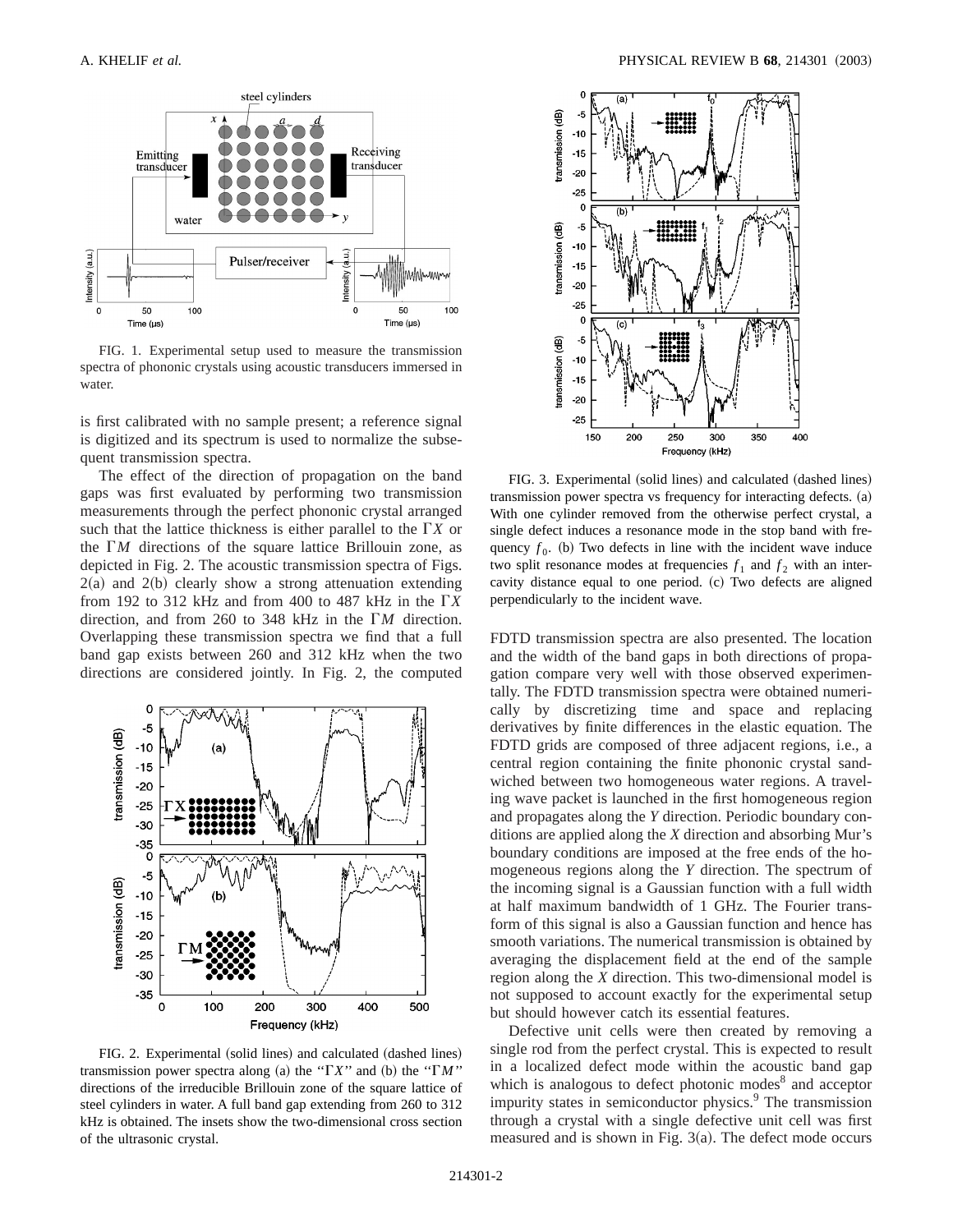



 $(b)$ 



(c)



 $(d)$ 

FIG. 4. The calculated longitudinal displacement amplitude averaged over one period of oscillation is shown at the resonance frequencies of defect modes indicated in Fig. 3. The incident wave is a longitudinal monochromatic plane wave propagating along axis *Y*. The single defect mode of Fig. 3(a) is visualized at frequency (a)  $f_0$ =287.7 kHz. The two double defect modes of Fig. 3(b) are visualized at frequencies (b)  $f_1 = 280.0$  kHz and (c)  $f_2 = 296.5$  kHz, respectively. The single defect mode of Fig.  $3(c)$  is visualized at ferequency (d)  $f_3$  = 279.3 kHz. Gray levels are representative of the amplitude and range from black for negative values to white for positive values. The positive and negative signs are inferred by keeping the instantaneous sign of the signal at every point in the space.

at a resonance frequency  $f_0 = 287.7$  kHz. The transmission through the crystal was next measured with two consecutive rods removed along the *Y* direction, i.e., along the direction of propagation, and is shown in Fig.  $3(b)$ . It is observed that the localized mode of a single missing rod splits into two resonance modes with resonance frequencies  $f_1 = 280$  and  $f_2$ =296.5 kHz, respectively. The intercavity distance for this case was 3 mm, which corresponds to a single period in the stacking direction. The effect of changing the separation between the cavities was also investigated both theoretically and experimentally. We found that the effect of the coupling between the two defects could be observed as far as the cavities are separated by less than four cylinders, with the frequency splitting decreasing to zero with distance. For longer separations, the transmitted signal becomes too small to be detected experimentally. Our interpretation is that de-



FIG. 5. (a) Experimental (solid line) and calculated (dashed line) transmission power spectrum vs frequency for five consecutive defects, along the propagation direction separated by one period in a 11 unit phononic crystal acting as a waveguide. (b) Calculated longitudinal displacement amplitude averaged over one period of oscillation. The incident wave is a longitudinal monochromatic plane wave with a 290 kHz frequency. The figure demonstrates the confinement and the guiding of the incident wave along the defect line.

fect modes are localized within the full band gap since their radiation is forbidden to enter the surrounding phononic crystal. Hence the coupling between defect modes is evanescent and the coupling strength decreases rapidly with their separation.

Since the cavity possesses two perpendicular mirror symmetry planes perpendicular to the *X* and the *Y* axis respectively, its eigenmodes can be labeled according to their symmetry with respect to these axes. We report in Fig. 4 the maps of the eigenvectors of cavity modes; these maps are obtained by considering an incident harmonic probing signal at the resonance frequencies in the transmission spectrum of Figs.  $3(a)$  and  $3(b)$ . From these maps, one can notice that the eigenvector for a single defect is symmetrical with respect to both the *X* and the *Y* axes and that it is localized within the defect region. The modes of the pair of coupled cavities of Fig. 3(b) are still symmetrical with respect to the *Y* axis. However, each composite mode must be respectively antisymmetrical or symmetrical with respect to the mirror plane that separates the two cavities, i.e., the *X* axis. This is confirmed by visually inspecting the eigenvectors.

Figure  $3(c)$  shows the transmission of a crystal having two coupled cavities oriented perpendicularly to the *Y* axis. In this geometry, the modes of the coupled cavities and their symmetries are the same as in the case of Fig.  $3(b)$  but with the *X* and *Y* axes interchanged. Although two distinct modes are expected, only one is apparent, at the resonance frequency  $f_3 = 279.3$  kHz. Indeed, due to the longitudinal polarization in water, the mode that is antisymmetrical with